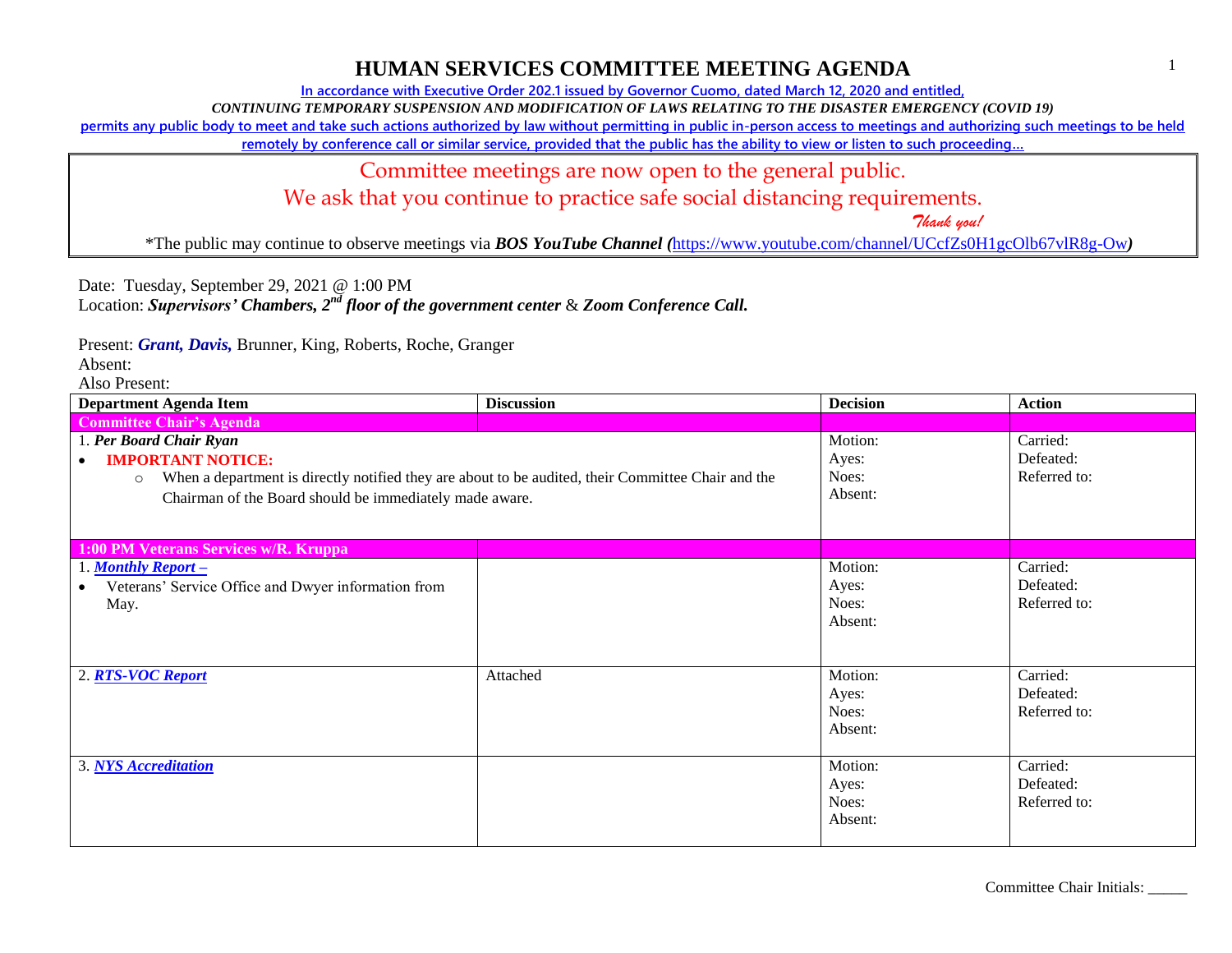**In accordance with Executive Order 202.1 issued by Governor Cuomo, dated March 12, 2020 and entitled,**

*CONTINUING TEMPORARY SUSPENSION AND MODIFICATION OF LAWS RELATING TO THE DISASTER EMERGENCY (COVID 19)*

**permits any public body to meet and take such actions authorized by law without permitting in public in-person access to meetings and authorizing such meetings to be held** 

**remotely by conference call or similar service, provided that the public has the ability to view or listen to such proceeding…**

Committee meetings are now open to the general public.

We ask that you continue to practice safe social distancing requirements.

 *Thank you!*

\*The public may continue to observe meetings via *BOS YouTube Channel (*<https://www.youtube.com/channel/UCcfZs0H1gcOlb67vlR8g-Ow>*)*

Date: Tuesday, September 29, 2021 @ 1:00 PM

Location: *Supervisors' Chambers, 2nd floor of the government center* & *Zoom Conference Call.*

Present: *Grant, Davis,* Brunner, King, Roberts, Roche, Granger

Absent:

| <b>Department Agenda Item</b>                                                                          | <b>Discussion</b> | <b>Decision</b> | <b>Action</b> |
|--------------------------------------------------------------------------------------------------------|-------------------|-----------------|---------------|
| 1:15 PM Office for the Aging w/A. Aldinger                                                             |                   |                 |               |
| 1. OFA Advisory Council Reports:                                                                       |                   | Motion:         | Carried:      |
| EISEP $\sim$ ____ Participants / ____ Active<br>$\bullet$                                              |                   | Ayes:           | Defeated:     |
| $\circ$ PCA I ~ ___                                                                                    |                   | Noes:           | Referred to:  |
| $PCA II ~_\_$<br>$\circ$                                                                               |                   | Absent:         |               |
| <b>Respite</b> $\sim$ <u>Participants / _</u> Active                                                   |                   |                 |               |
| Adult Day Care $\sim$ ____<br>$\circ$                                                                  |                   |                 |               |
| $\circ$                                                                                                |                   |                 |               |
| $\circ$                                                                                                |                   |                 |               |
| $\circ$                                                                                                |                   |                 |               |
| Life Line $\sim$ _______                                                                               |                   |                 |               |
| $\circ$ Private Pay ~ _37_                                                                             |                   |                 |               |
| Alzheimer Caregiver services $\sim 6$ families served.<br>$\bullet$                                    |                   |                 |               |
| <b>HDM</b> (Home Delivered Meals) $\sim$ _301_ active participants with _264_ meals being served today |                   |                 |               |
| <b>Congregate Meal Sites ~ Avg. <math>\underline{0}</math> /day</b>                                    |                   |                 |               |
| <b>Pine Lounge</b> $\sim$ ____ take outs/week<br>$\Omega$                                              |                   |                 |               |
| 2. Grant Application and Acceptance Award                                                              |                   | Motion:         | Carried:      |
| Authorize Chairman to sign a contract, pursuant to General                                             |                   | Ayes:           | Defeated:     |
| Municipal Law §104(b), with NYS Office for the Aging 2                                                 |                   | Noes:           | Referred to:  |
| Empire State Plaza Albany, NY 12223-1251, for the provision                                            |                   | Absent:         |               |
| of funding to continue the implementation of the expansion                                             |                   |                 |               |
| and enhancement of NY Connects in an amount not to exceed                                              |                   |                 |               |
| \$175,982.00; effective April 1, 2021 through March 31, 2022.                                          |                   |                 |               |
|                                                                                                        |                   |                 |               |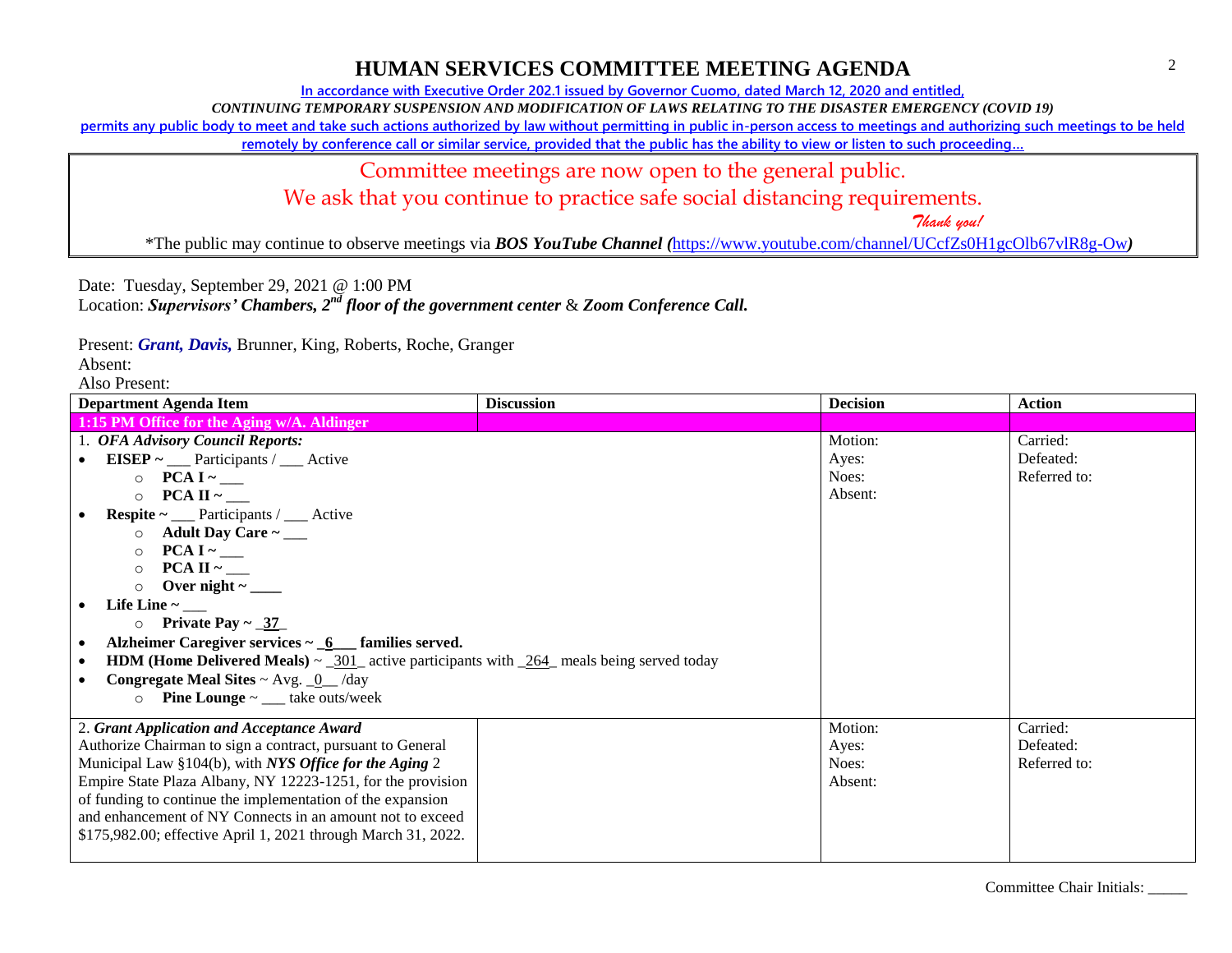**In accordance with Executive Order 202.1 issued by Governor Cuomo, dated March 12, 2020 and entitled,**

*CONTINUING TEMPORARY SUSPENSION AND MODIFICATION OF LAWS RELATING TO THE DISASTER EMERGENCY (COVID 19)*

**permits any public body to meet and take such actions authorized by law without permitting in public in-person access to meetings and authorizing such meetings to be held** 

**remotely by conference call or similar service, provided that the public has the ability to view or listen to such proceeding…**

## Committee meetings are now open to the general public.

We ask that you continue to practice safe social distancing requirements.

 *Thank you!*

\*The public may continue to observe meetings via *BOS YouTube Channel (*<https://www.youtube.com/channel/UCcfZs0H1gcOlb67vlR8g-Ow>*)*

Date: Tuesday, September 29, 2021 @ 1:00 PM

Location: *Supervisors' Chambers, 2nd floor of the government center* & *Zoom Conference Call.*

Present: *Grant, Davis,* Brunner, King, Roberts, Roche, Granger

Absent:

| <b>Department Agenda Item</b>                                                                              | <b>Discussion</b> | <b>Decision</b> | <b>Action</b> |
|------------------------------------------------------------------------------------------------------------|-------------------|-----------------|---------------|
| 3. Grant Application and Acceptance:                                                                       |                   | Motion:         | Carried:      |
| Authorize Chairman to sign a grant application and                                                         |                   | Ayes:           | Defeated:     |
| acceptance award with New York State Office for the Aging                                                  |                   | Noes:           | Referred to:  |
| for the provision of funding for Emergency grant funds for a                                               |                   | Absent:         |               |
| major disaster declaration in a minimum amount of                                                          |                   |                 |               |
| \$168,413.00 varies by grant; effective April 1, 2021 through                                              |                   |                 |               |
| September 30, 2024                                                                                         |                   |                 |               |
| 4. $FYI \sim Contract$ (\$3,000 and under):                                                                |                   | Motion:         | Carried:      |
| Independent Living of the Genesee Region 113 Main St Batavia, NY 14020 for the provision of Chronic        |                   | Ayes:           | Defeated:     |
| Disease and/or Diabetes Self-Management Classes. not to exceed \$1,600.00; effective July 31, 2021 through |                   | Noes:           | Referred to:  |
| July 31, 2023                                                                                              |                   | Absent:         |               |
| <b>Youth Bureau</b>                                                                                        |                   |                 |               |
| 5. Youth Bureau Report                                                                                     |                   | Motion:         | Carried:      |
| EI __ active with __ waiting for evaluation                                                                |                   | Ayes:           | Defeated:     |
| $PS$ <sub>___</sub> active                                                                                 |                   | Noes:           | Referred to:  |
|                                                                                                            |                   | Absent:         |               |
| 6. Grant Application and Acceptance Award                                                                  |                   | Motion:         | Carried:      |
| Authorize Chairman to sign a grant application and                                                         |                   | Ayes:           | Defeated:     |
| acceptance award, pursuant to General Municipal Law                                                        |                   | Noes:           | Referred to:  |
| §104(b), with NYS Department of Parks, Recreation &                                                        |                   | Absent:         |               |
| Historic Preservation 625 Broadway Albany, NY 12207, for                                                   |                   |                 |               |
| funding to connect kids to the State Parks via a trip to Niagara                                           |                   |                 |               |
| Falls with a Maid of the Mist ride and trip to Cave of the                                                 |                   |                 |               |
| Winds in an amount not to exceed \$1,020.00; effective June 1,                                             |                   |                 |               |
| 2021 through July1, 2021.                                                                                  |                   |                 |               |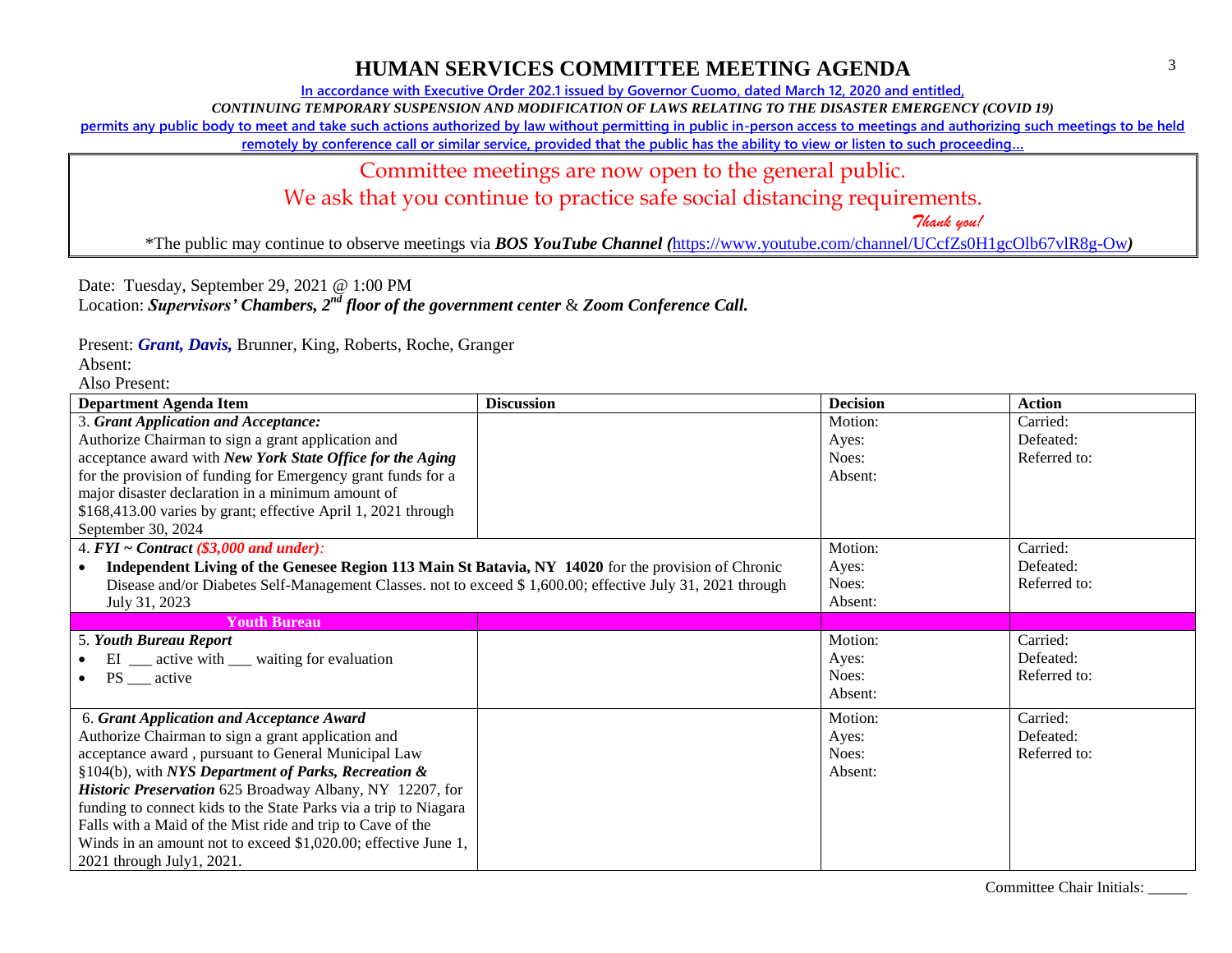**In accordance with Executive Order 202.1 issued by Governor Cuomo, dated March 12, 2020 and entitled,**

*CONTINUING TEMPORARY SUSPENSION AND MODIFICATION OF LAWS RELATING TO THE DISASTER EMERGENCY (COVID 19)*

**permits any public body to meet and take such actions authorized by law without permitting in public in-person access to meetings and authorizing such meetings to be held** 

**remotely by conference call or similar service, provided that the public has the ability to view or listen to such proceeding…**

## Committee meetings are now open to the general public.

We ask that you continue to practice safe social distancing requirements.

 *Thank you!*

\*The public may continue to observe meetings via *BOS YouTube Channel (*<https://www.youtube.com/channel/UCcfZs0H1gcOlb67vlR8g-Ow>*)*

Date: Tuesday, September 29, 2021 @ 1:00 PM

Location: *Supervisors' Chambers, 2nd floor of the government center* & *Zoom Conference Call.*

Present: *Grant, Davis,* Brunner, King, Roberts, Roche, Granger

Absent:

| <b>Department Agenda Item</b>                                                                                                                                                                                                                                                                                                                                                                                               | <b>Discussion</b> | <b>Decision</b>                      | <b>Action</b>                         |
|-----------------------------------------------------------------------------------------------------------------------------------------------------------------------------------------------------------------------------------------------------------------------------------------------------------------------------------------------------------------------------------------------------------------------------|-------------------|--------------------------------------|---------------------------------------|
| 7. Appropriation:<br>To: 01.45.7310.4.42435 Other Grants<br>\$1,020.00<br>w/01.03.7310.382002 Legislative Grant<br>\$1,020.00<br><b>Reason:</b> Will be used for a Youth Trip to Niagara Falls.<br>Expenditures to be reimbursed through a NYS Parks "Connect<br>Kids to Parks Grant" of \$1,020.00,                                                                                                                        |                   | Motion:<br>Ayes:<br>Noes:<br>Absent: | Carried:<br>Defeated:<br>Referred to: |
| 1:30 PM Department of Social Services w/K. Barber                                                                                                                                                                                                                                                                                                                                                                           |                   |                                      |                                       |
| 1. FYI ~ Referred to 07-06-21 Finance Committee from<br>06-29-21 Human Resources<br><b>Position Fill: Social Services</b><br>Fill one (1) position of <i>Principal Social Services Program</i><br><b>Specialist</b> ( $FT - 1.0$ FTE) on CSEA Schedule A, Job Grade<br>15, at an hourly rate of \$21.35/hr - \$24.83/hr. Person<br>Vacating: Tracy Redman, effective August 7, 2021. Position<br>Available: August 7, 2021. |                   | Motion:<br>Ayes:<br>Noes:<br>Absent: | Carried:<br>Defeated:<br>Referred to: |
| 2. $FYI - \underline{WMS}$ Contract (\$3,000 and under):<br>Lombardo Funeral Home, 3060 Abbott Road, Orchard Park, NY 14127 to provide funeral payments for<br>indigents. Effective $6/1/21$ through $12/31/21$ . This is an original new service contract with a variable amount<br>depending on services provided; likely only one burial.                                                                                |                   | Motion:<br>Ayes:<br>Noes:<br>Absent: | Carried:<br>Defeated:<br>Referred to: |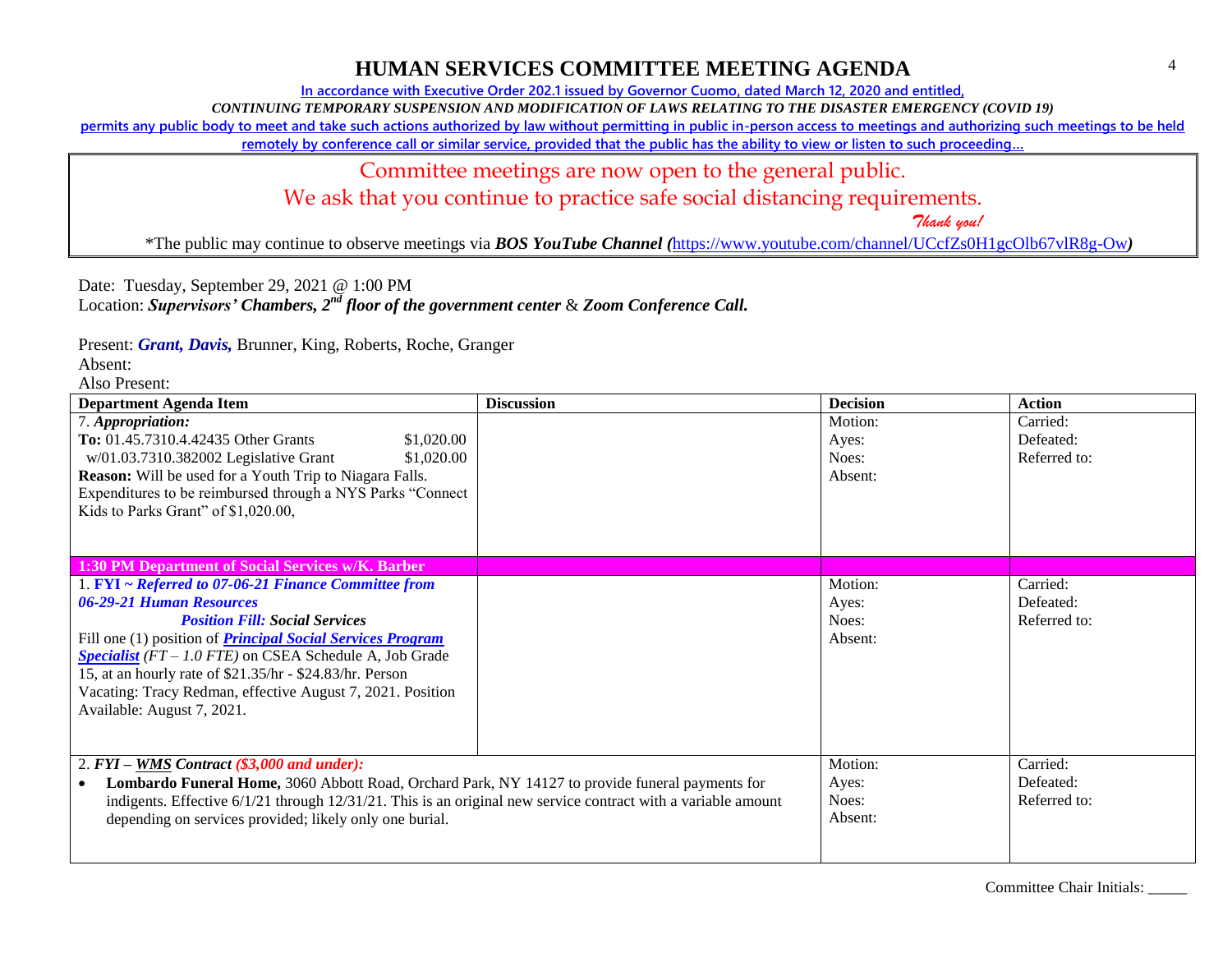**In accordance with Executive Order 202.1 issued by Governor Cuomo, dated March 12, 2020 and entitled,**

*CONTINUING TEMPORARY SUSPENSION AND MODIFICATION OF LAWS RELATING TO THE DISASTER EMERGENCY (COVID 19)*

**permits any public body to meet and take such actions authorized by law without permitting in public in-person access to meetings and authorizing such meetings to be held** 

**remotely by conference call or similar service, provided that the public has the ability to view or listen to such proceeding…**

# Committee meetings are now open to the general public.

We ask that you continue to practice safe social distancing requirements.

 *Thank you!*

\*The public may continue to observe meetings via *BOS YouTube Channel (*<https://www.youtube.com/channel/UCcfZs0H1gcOlb67vlR8g-Ow>*)*

Date: Tuesday, September 29, 2021 @ 1:00 PM

Location: *Supervisors' Chambers, 2nd floor of the government center* & *Zoom Conference Call.*

Present: *Grant, Davis,* Brunner, King, Roberts, Roche, Granger

Absent:

| <b>Department Agenda Item</b>                                                                             | <b>Discussion</b> | <b>Decision</b> | <b>Action</b> |
|-----------------------------------------------------------------------------------------------------------|-------------------|-----------------|---------------|
| 3. Professional Services Contract - Authorization for State                                               |                   | Motion:         | Carried:      |
| WMS Contracts (\$5,001 or greater):                                                                       |                   | Ayes:           | Defeated:     |
| Authorize Chairman to sign an original new service contract                                               |                   | Noes:           | Referred to:  |
| through the State WMS System, pursuant to General                                                         |                   | Absent:         |               |
| Municipal Law § 104(b), to provide Foster Care Services.                                                  |                   |                 |               |
| Contract has a variable amount depending on the services                                                  |                   |                 |               |
| provided.                                                                                                 |                   |                 |               |
| Rebecca Anderson, 24 Pioneer Lane, Delevan, NY<br>14042. Effective 6/30/21 through 6/30/22.               |                   |                 |               |
|                                                                                                           |                   |                 |               |
| Northeast Parent & Child Society, 60 Academy Road,<br>Albany, NY 12208. Effective 7/1/21 through 6/30/22. |                   |                 |               |
|                                                                                                           |                   |                 |               |
| 4. Transfer:                                                                                              |                   | Motion:         | Carried:      |
| \$812.99<br><b>From:</b> 01.39.6010.4.41010 Office Supplies                                               |                   | Ayes:           | Defeated:     |
| 01.39.6010.4.41101 Paper<br>500.00                                                                        |                   | Noes:           | Referred to:  |
| To: 01.39.6010.2.20401Misc. Office Equip<br>\$1,312.99                                                    |                   | Absent:         |               |
| <b>Reason:</b> Transfer necessary to cover 2021 costs to purchase                                         |                   |                 |               |
| P-7 Shredder as required by IRS Audit.                                                                    |                   |                 |               |
|                                                                                                           |                   |                 |               |
| 5. Monthly Report:                                                                                        |                   | Motion:         | Carried:      |
|                                                                                                           |                   | Ayes:           | Defeated:     |
|                                                                                                           |                   | Noes:           | Referred to:  |
|                                                                                                           |                   | Absent:         |               |
|                                                                                                           |                   |                 |               |